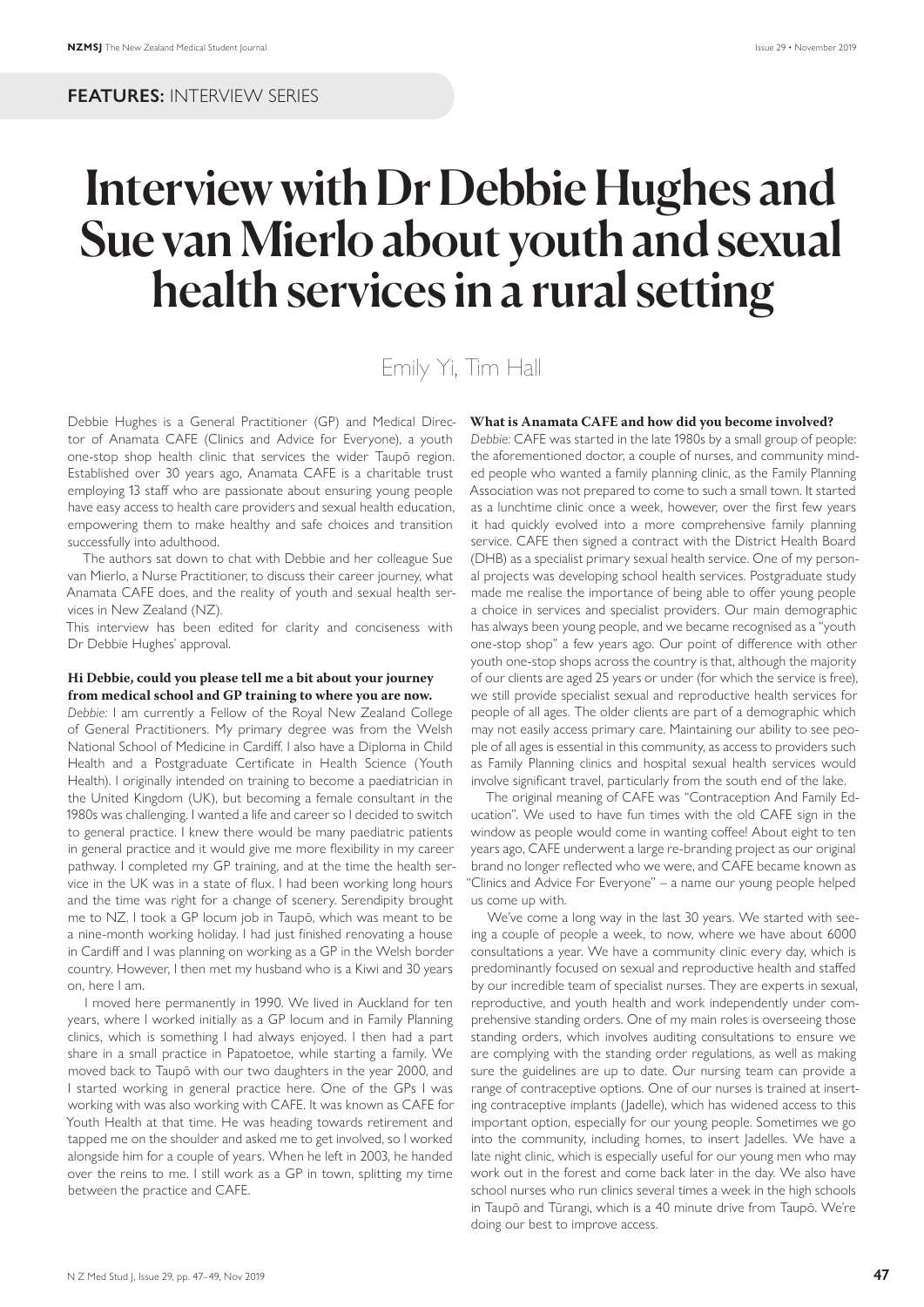There are two other GPs in town who have supported me over the last few years. They've taken over the school GP clinics and the procedures clinic. I'm about to hand over my role to Sue, who is a nurse practitioner. She will take over the Clinical Director role as she is able to support the standing orders. I'm now very much working as clinical oversight here. It's been difficult to find GPs in small communities like ours. CAFE will continue to be a nurse-led service with GP support, but that doesn't mean we don't need GPs in youth and sexual health!

#### **Did you face any challenges when establishing Anamata CAFE?**

*Debbie:* In order to keep the clinics running and free for youth, we have had multiple sources of funding. We have contracts with the DHB, a sexual health promotion contract with the Ministry of Health, funding from the local Public Health Officer, and little pots of funding for things like mental health. It's complicated! We have relied heavily on grant applications as our government contracts do not fund all the services that we provide. We were lucky enough a few years ago to receive money from the Ministry of Social Development around youth development, which has really allowed us to become sustainable for the first time in our long history.

The philosophy of CAFE has always been that clinical services, health promotion, and education work alongside each other. They inform and feed into each other. We used to provide the sexual health education in the schools and through that young people became aware of the services that we provided and would feel comfortable walking into the clinical space. The wider health promotion was done in the community. It's all about de-mystifying sexual and reproductive health to break down the barriers to access.

In a small community like this, one of the challenges is primary care accepting that this service is not in competition with them. It's collaborative and is there to support GPs, with the understanding that young people need a range of services. I worked hard to engage with other GPs in the community. Being a GP myself has made that easier and helped make them understand that we aren't taking business away, and that if we weren't here there would be even more pressure on their service.

*Sue:* It's to do with the complexity of the cases. For example, someone can be coming in with recurrent sexual health problems and after a few sessions you realise there's a background of gender issues. The traditional 15 minute GP appointment does not allow time to further explore other aspects of a young person's world. A lot of them are complex.

# **How do you balance working as both a GP at your practice and as a sexual health doctor?**

*Debbie:* Working as a GP helps bring a wider primary care perspective to this service. This is especially important when interacting with young people who don't come in "nice tidy pieces". They come as a "big messy whole" and will present with multiple issues, not just sexual health presentations. Sometimes we may only have one opportunity to establish that engagement and we very much utilise the Home, Education, Eating, Activities, Drugs and Alcohol, Suicide and Depression, Sexuality, and Safety (HEEADSSS) framework. It's always in the back of our minds and may take several meetings to cover all of those aspects.

But it's about building that relationship – young people don't care what you know until they know that you care. I think this is sometimes where the traditional medical model fails young people. It takes time to develop trust and foster a relationship and we have the luxury to have that repeated contact with the client. You may well see a young person several times before the real issue comes to light.

Also, it is good that, as a GP, we can still develop a speciality area.

# **What would a typical, if there even is one, consultation look like?**

*Debbie:* No such thing! I guess hospital medicine is far more structured, whereas in primary care you are a jack of all trades. I don't know what's going to walk through the door. Here, it is usually related to sexual health or contraception, but often there are also mental health issues, substance use, or background domestic violence components. At CAFE we are lucky that we can give people the time they need. It can be a simple five to ten minute consult or we can easily spend an hour talking to a patient. It's much more flexible.

*Sue:* As a team, we are all accepting that the person next door may take an hour with their patient and there's no "why have you taken an hour". It is what it is.

*Debbie:* Sometimes with the young people or the demographic we work with – those who are transient or have difficulties accessing health care – this may be the only chance to engage with them. We appreciate that we have the time to do that.

*Sue:* It's a safe environment so people can come back. *Debbie:* Very non-judgmental.

# **Is there a combination of those who are transient, one-time clients and people who come back several times?**

*Debbie:* Yes we do have people who come back. I've been here for a while and now it's the next generation coming through! It's really lovely to have worked with young people, especially those who were challenging for me when they were 14 or 15, who are now coming back in their 20s and they're competent, well-resourced, functioning members of society and it's nice having that full circle. Young people come back and say "you made a real difference when life was pretty shit". It makes all the work worthwhile.

*Sue:* It's incredibly rewarding.

# **That must be incredibly fulfilling. With any job, there's always the hard days too. What do you find the most difficult?**

*Sue:* The diverse population is really challenging – young people who have come from difficult backgrounds, commonly from situations of substance abuse or domestic violence. There's a strong feeling of responsibility.

*Debbie:* It can be challenging discovering many things that aren't going well. There's a temptation to try to fix everything – but we can't. The most important thing is developing the relationship and trust. Obviously making sure there are no immediate threats to their safety is paramount. After that we think — "what is the best way we can support this young person"? We work very much as a team. We share concerns and ideas around who has the best service to provide. It's a collaborative team approach to the situation, like an in-built multi-disciplinary team. I like to think about it as joining the dots around the person, like a circle of confidentiality. Sometimes the circle needs to widen, not breaking it, but allowing more people in that are there to help. We explain that we will be taking the young person on the journey. They may not like what we're doing, but we're taking them with us and they are always at the centre of what we do.

Another challenge is community perceptions. Parents often don't like the idea that we're talking to their kids about sex. We work hard to dispel the myths and the stigma. We always encourage an adult significant to the young person to be a part of their journey. We sometimes have irate parents or caregivers coming in, because they found pills in their young person's bedside table. We take time to explain we aren't encouraging young people to have sex, but rather we want them to be safe.

# **Do you see "youth one-stop shops" such as Anamata CAFE being a viable way to reach the youth in other provincial areas of NZ? Are there similar initiatives that you are aware of?**

*Debbie:* There's no national funding model. Each DHB has their way of funding. Some youth one-stop shops have almost none (from the health sector) and rely on social development or youth development